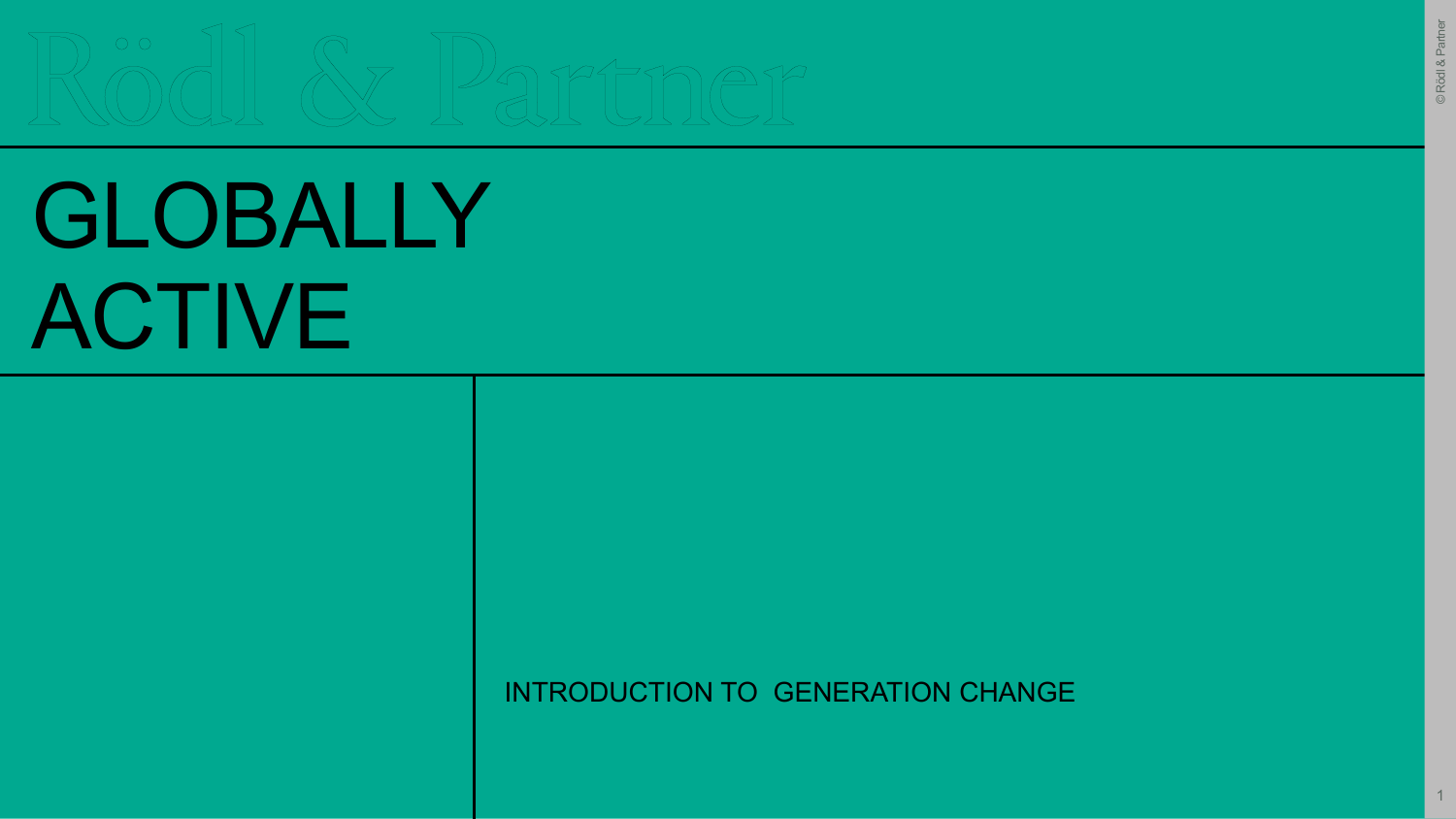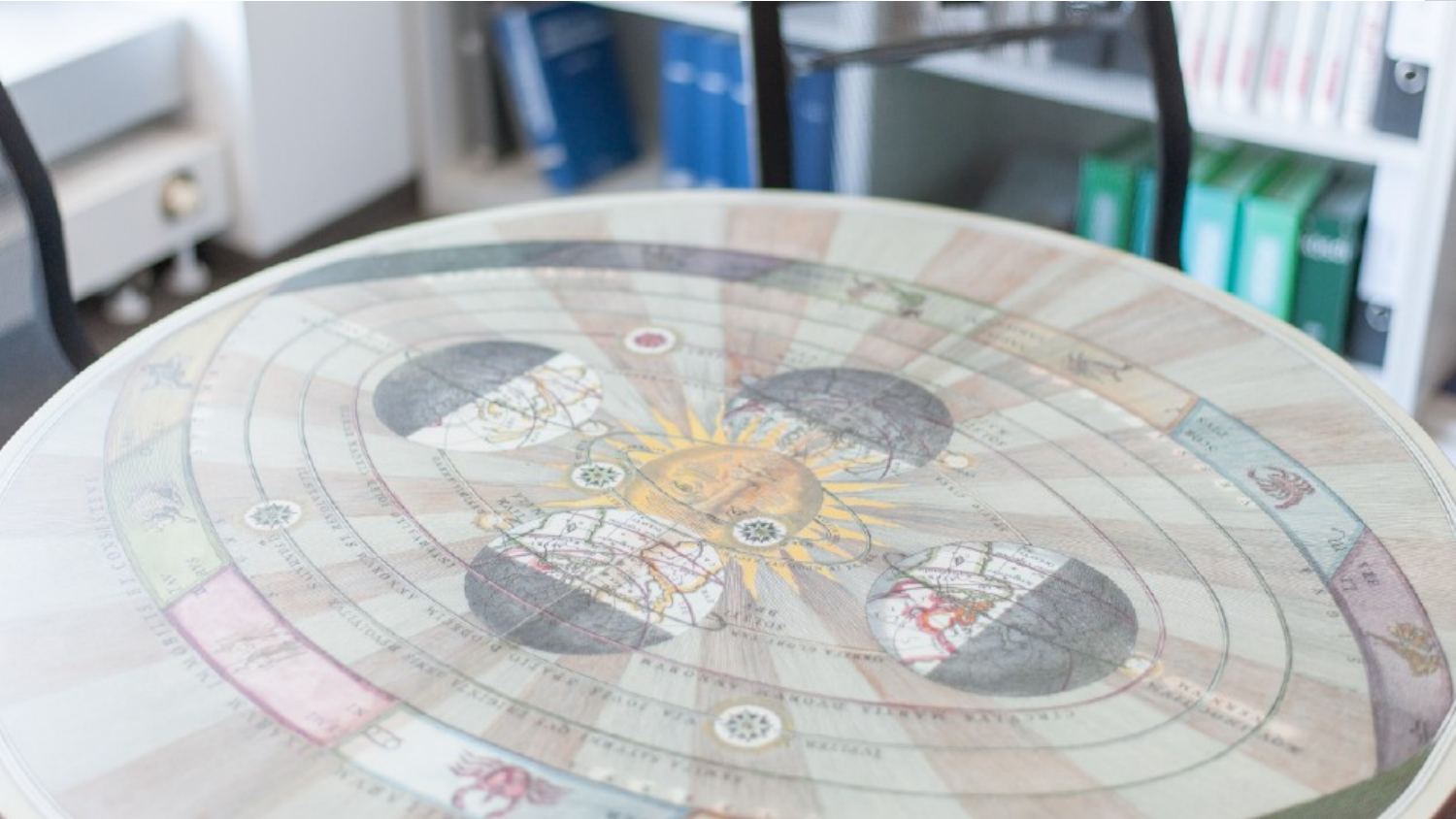#### **INTRODUCTORY**

# NOT ONLY ABOUT TAXES

Succession is governed by the law of the last state of residence of the person.

Transfer of estate to successors may require legal steps in country where estate's assets are located.

| and the state of the state of the state of the state of the state of the state of the state of the state of the                                                                                                                |                                                                                                                                                                  | المنابع المتوارث المسترد<br><u> La Carlo de la c</u>    |  |
|--------------------------------------------------------------------------------------------------------------------------------------------------------------------------------------------------------------------------------|------------------------------------------------------------------------------------------------------------------------------------------------------------------|---------------------------------------------------------|--|
| and the second control of the second second second second second second second second second second second second second second second second second second second second second second second second second second second sec | <u>a da ya shekara ta 1989, a shekara ta 1989, a shekara ta 1989, a shekara ta 1989, a shekara ta 1989, a shekara</u><br><b>NEW PRIE IN IT IS A PRIME DIE ST</b> | a masa sa sanggunia<br>وحواجا واصبحا وسأمولوهم<br>_____ |  |

| What about replacement of deceased person in representative boards<br>and as a shareholder? |                                                                         |  |  |
|---------------------------------------------------------------------------------------------|-------------------------------------------------------------------------|--|--|
|                                                                                             | Should you think about the<br>ownership structure of your<br>companies? |  |  |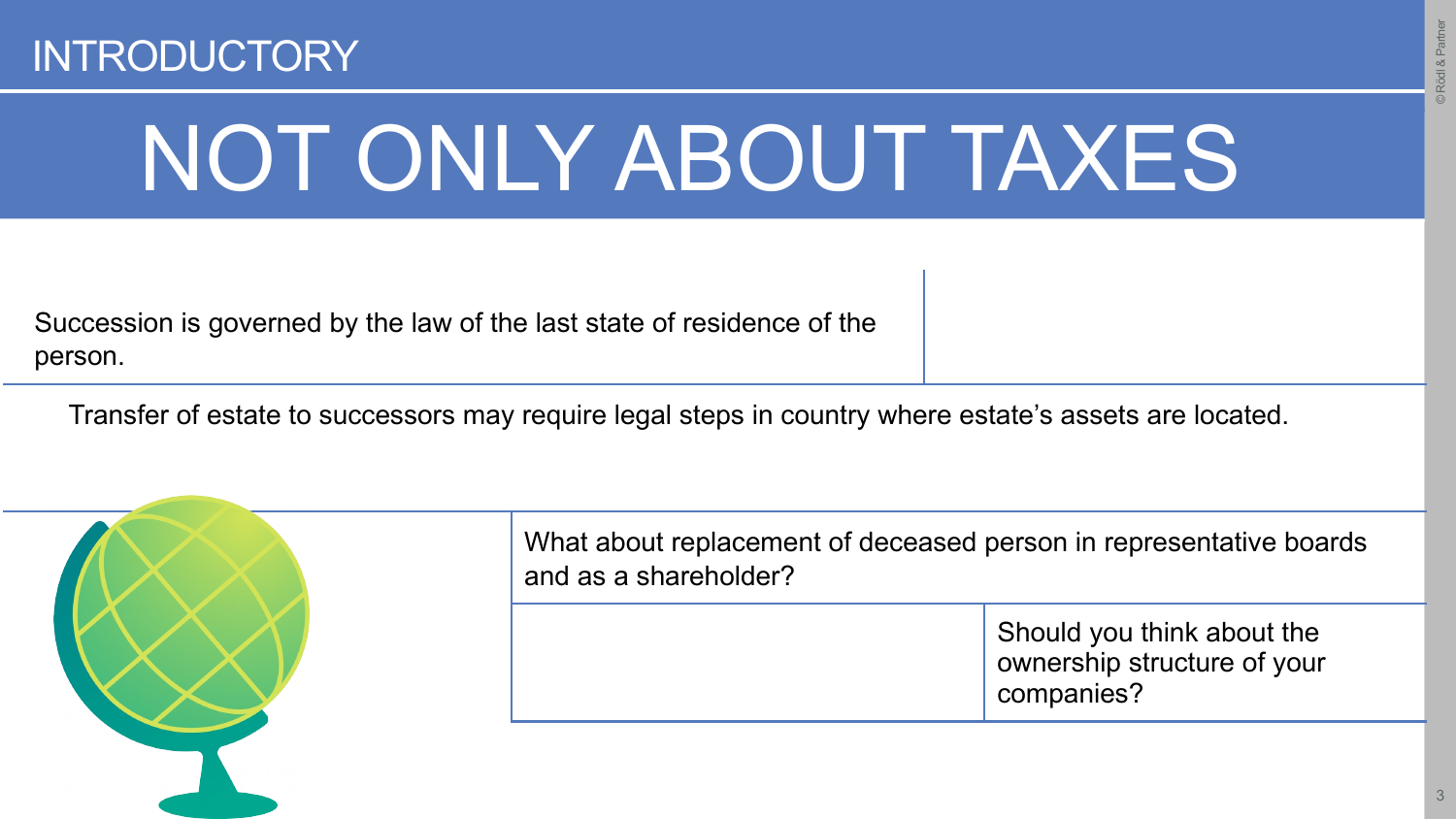# INHERITANCE / GIFT TAX ISSUES REGARDING ASSETS ABROAD

#### **Direct investment in Germany**

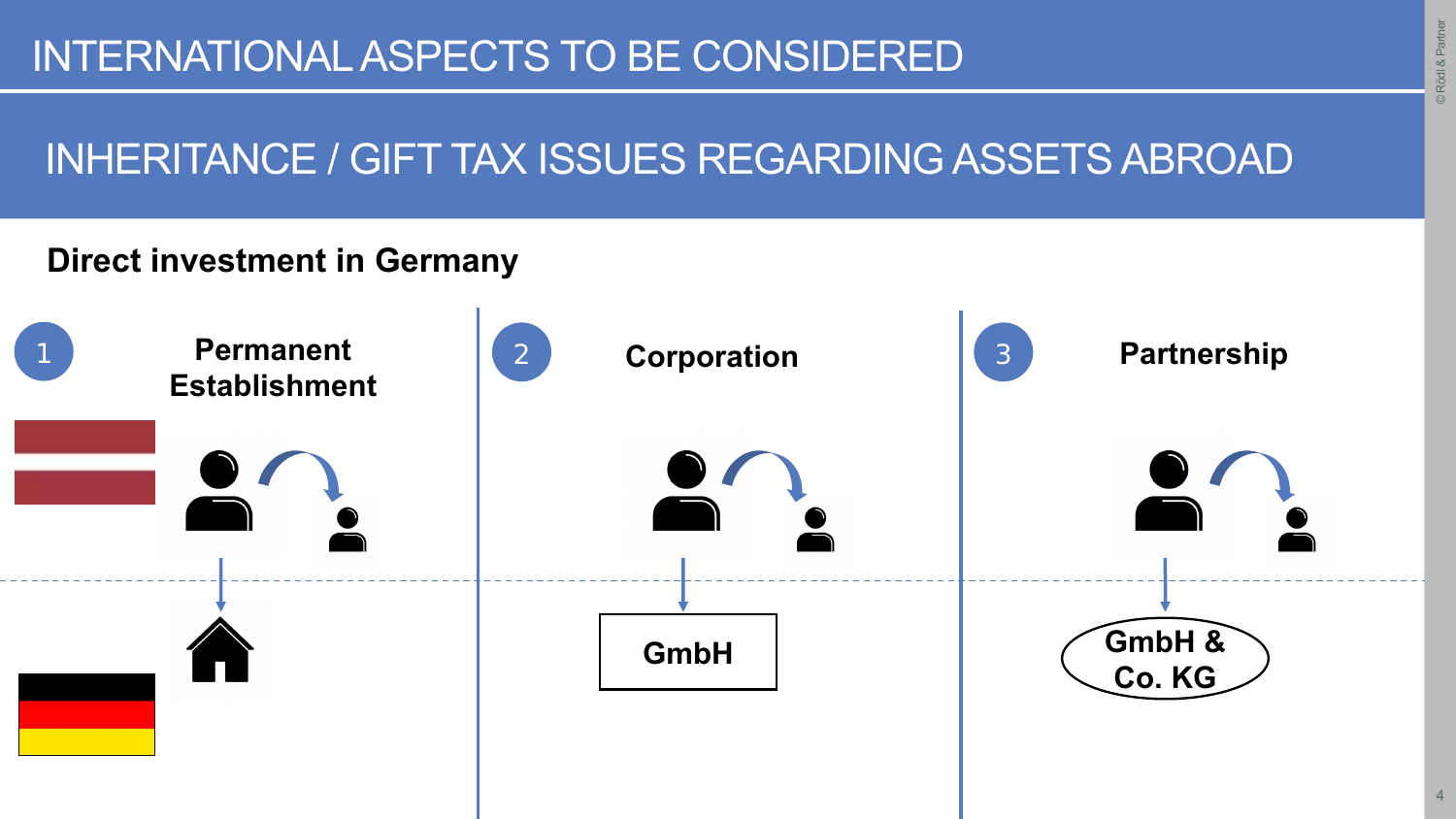# INHERITANCE / GIFT TAX ISSUES REGARDING ASSETS ABROAD

#### **Limited tax liability in Germany**

Inheritance or gift tax is only levied on domestic assets, if

- Neither the deceased / donor nor beneficiary / donee has a residence or habitual residence in Germany
- Domestic assets include e.g.
	- Land and buildings
	- Business property of a permanent establishment or such property owned through a permanet agent in Germany
	- Shares in a resident company (AG/ GmbH) if the non-resident shareholder, alone or together with related persons, has a direct or indirect interest of at least 10%
	- Business property let to a business located in Germany
	- Agricultural and forestry property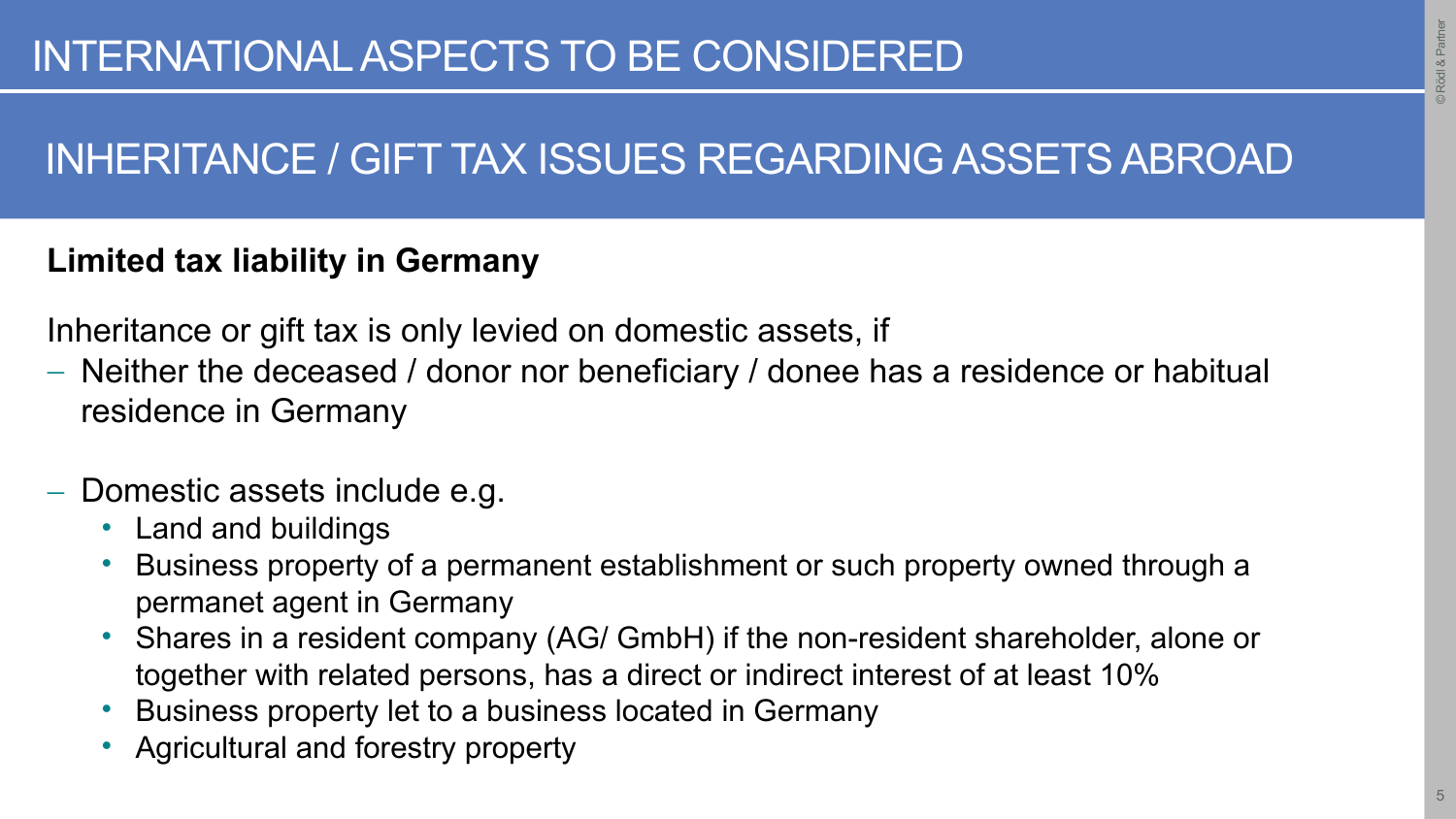# INHERITANCE / GIFT TAX ISSUES REGARDING ASSETS ABROAD

#### **Indirect Investment in Germany via foreign corporation**



Avoidance of domestic assets in Germany possible, if

- an individual holds shares in a foreign, non-German corporation
- which is the shareholder of a German corporation
- German GmbH is not treated as a domestic asset for inheritance / gift tax purposes due to the interposed foreign corporation (no look-through-approach)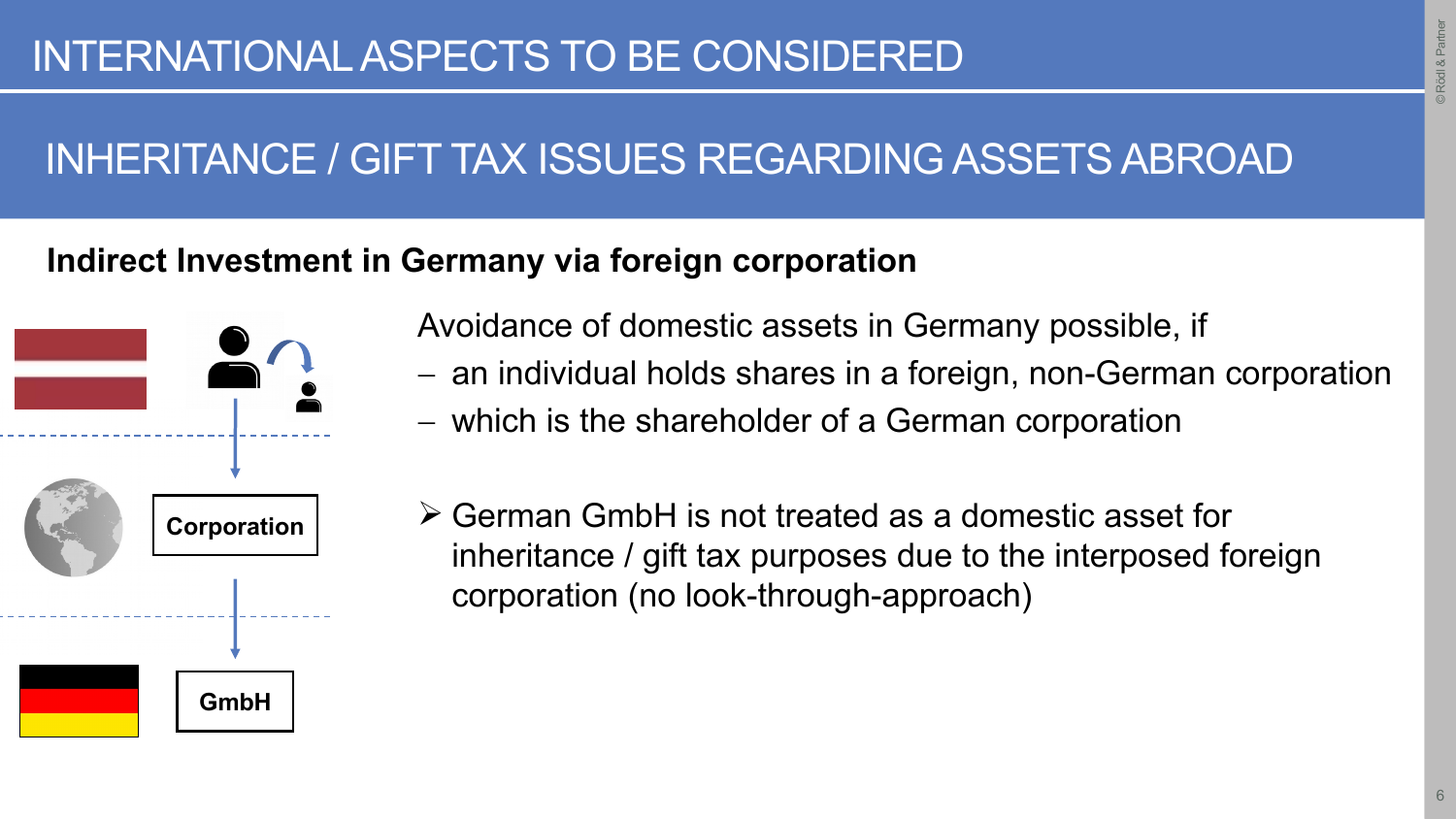# INHERITANCE / GIFT TAX ISSUES REGARDING ASSETS ABROAD

#### **Indirect Investment in Germany via foreign corporation**



Indirect investment in German partnership does not avoid the existance of domestic assets for inheritance / gift tax purposes

 $\triangleright$  German partnerships are generally treated as **Corporation Corporation**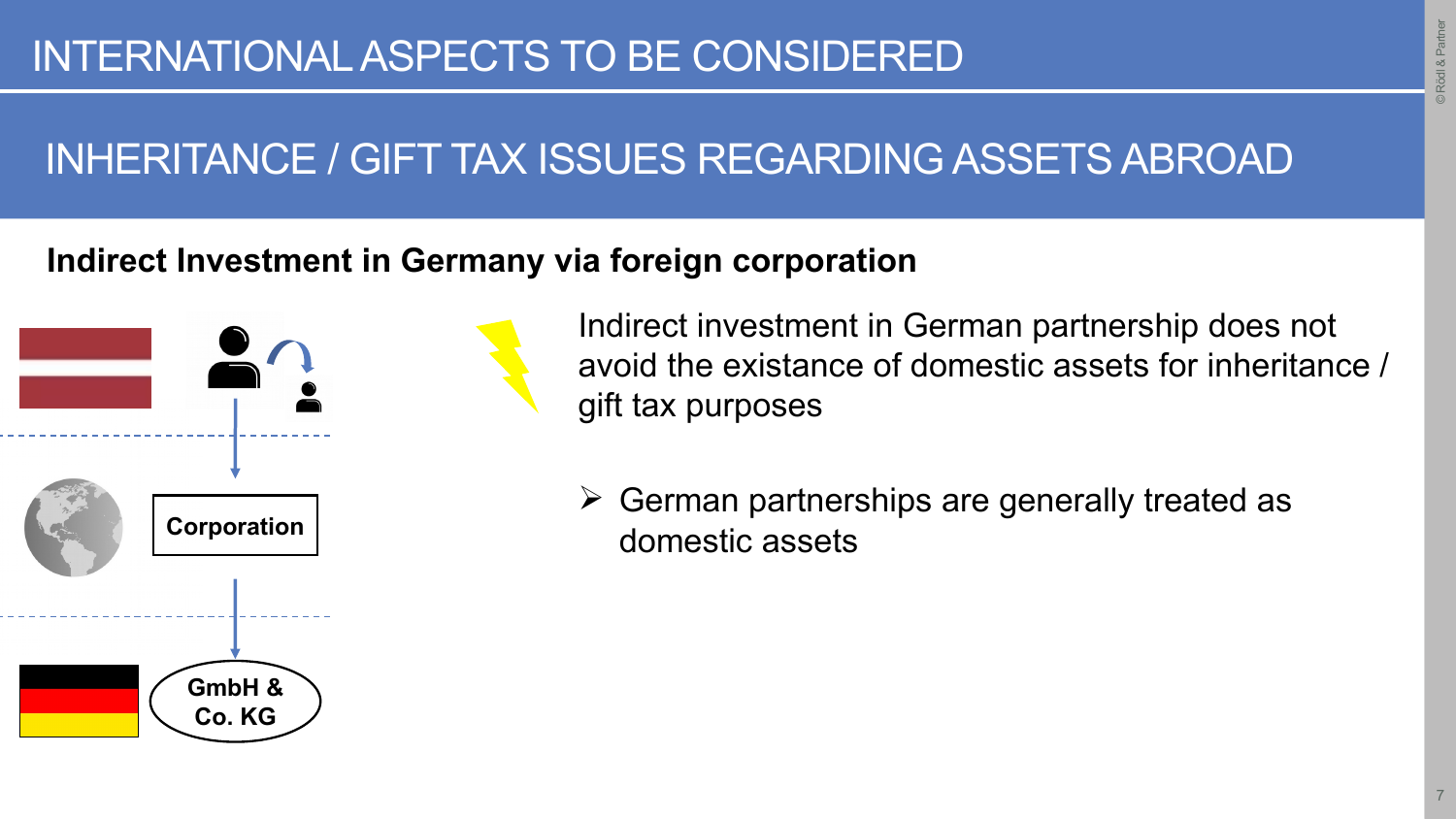# INHERITANCE / GIFT TAX ISSUES REGARDING ASSETS ABROAD

#### **Worldwide holding structure**



Corporate structure:

- Each investment abroad must be checked individually
- Adverse inheritance / gift tax consequences possible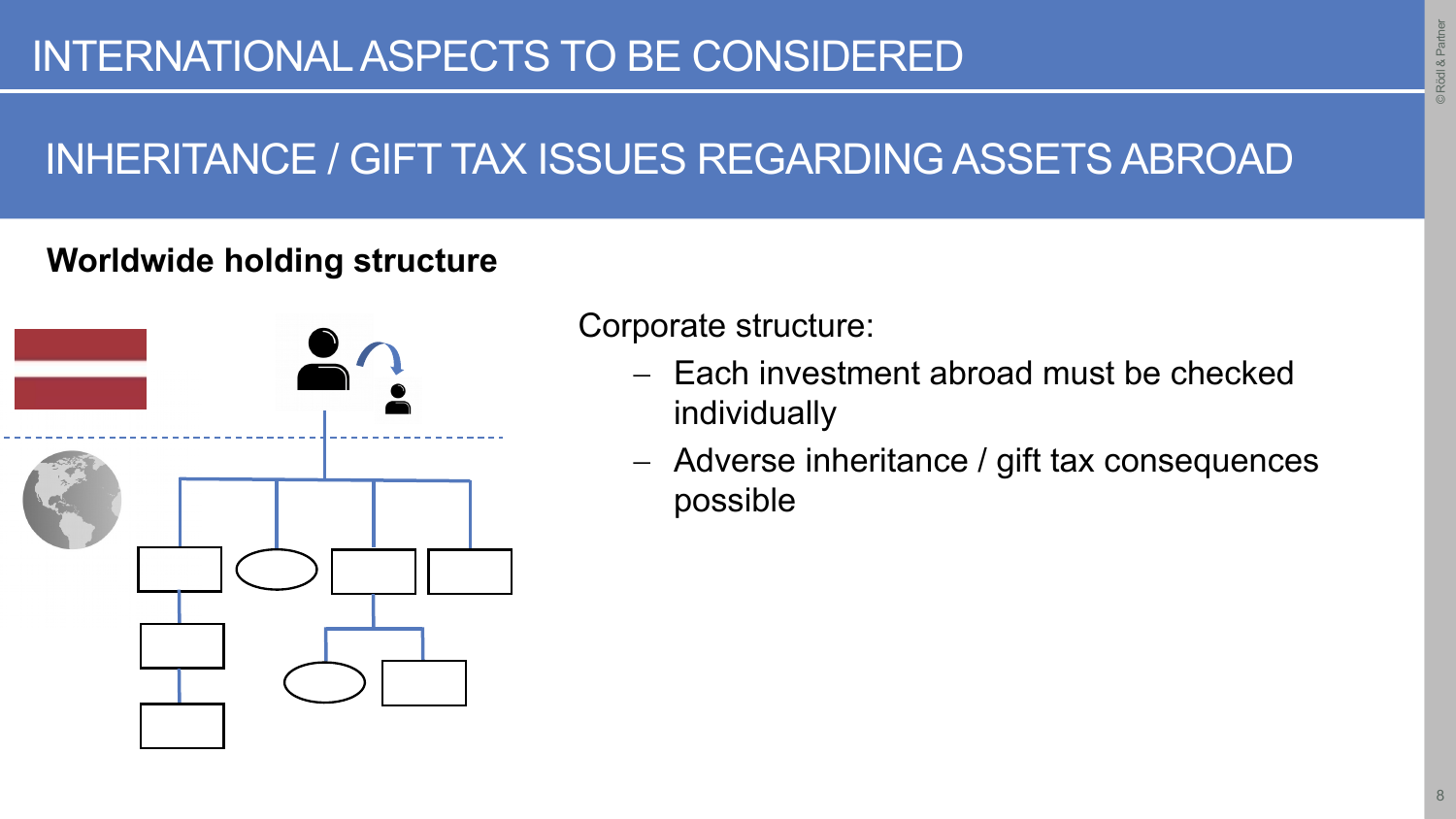# INHERITANCE / GIFT TAX ISSUES REGARDING ASSETS ABROAD

#### **Worldwide holding structure**



Possible solution for successful succession planning

- Establishment of a holding company
- Aim: Avoidance of inheritance / gift tax at downstream group levels
- to be carefully checked in detail based on the real existing group structure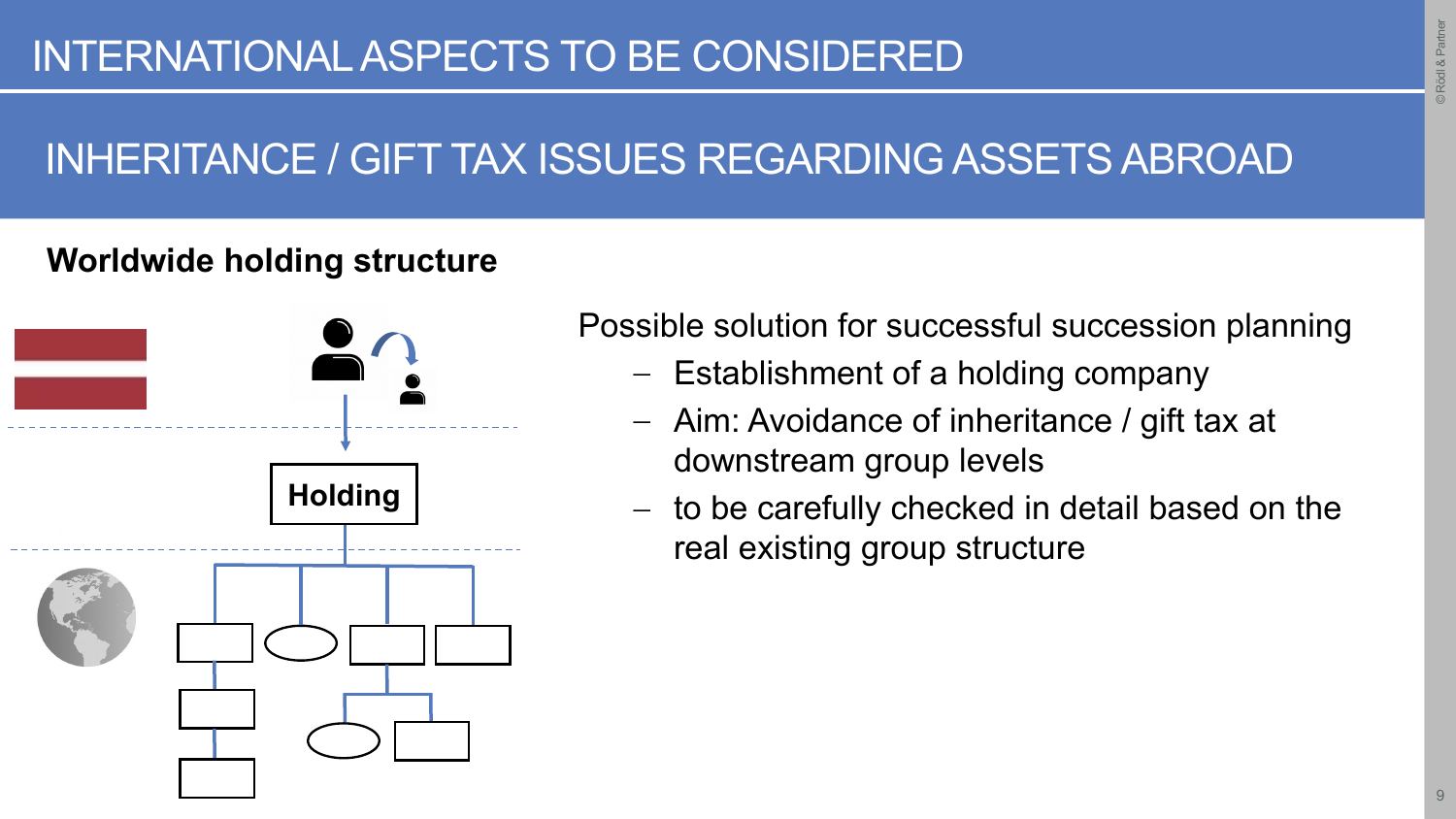# INCOME TAX ISSUES OF ASSETS ABROAD



Future income tax consequences can change due to inheritance/gift

Example: Taxation of capital gains

Taxation before inheritance: Latvia – Germany

- Capital gains resulting from the sale of shares in the German real estate company are taxable in Germany acc. to the DTT (double taxation agreement) Latvia-Germany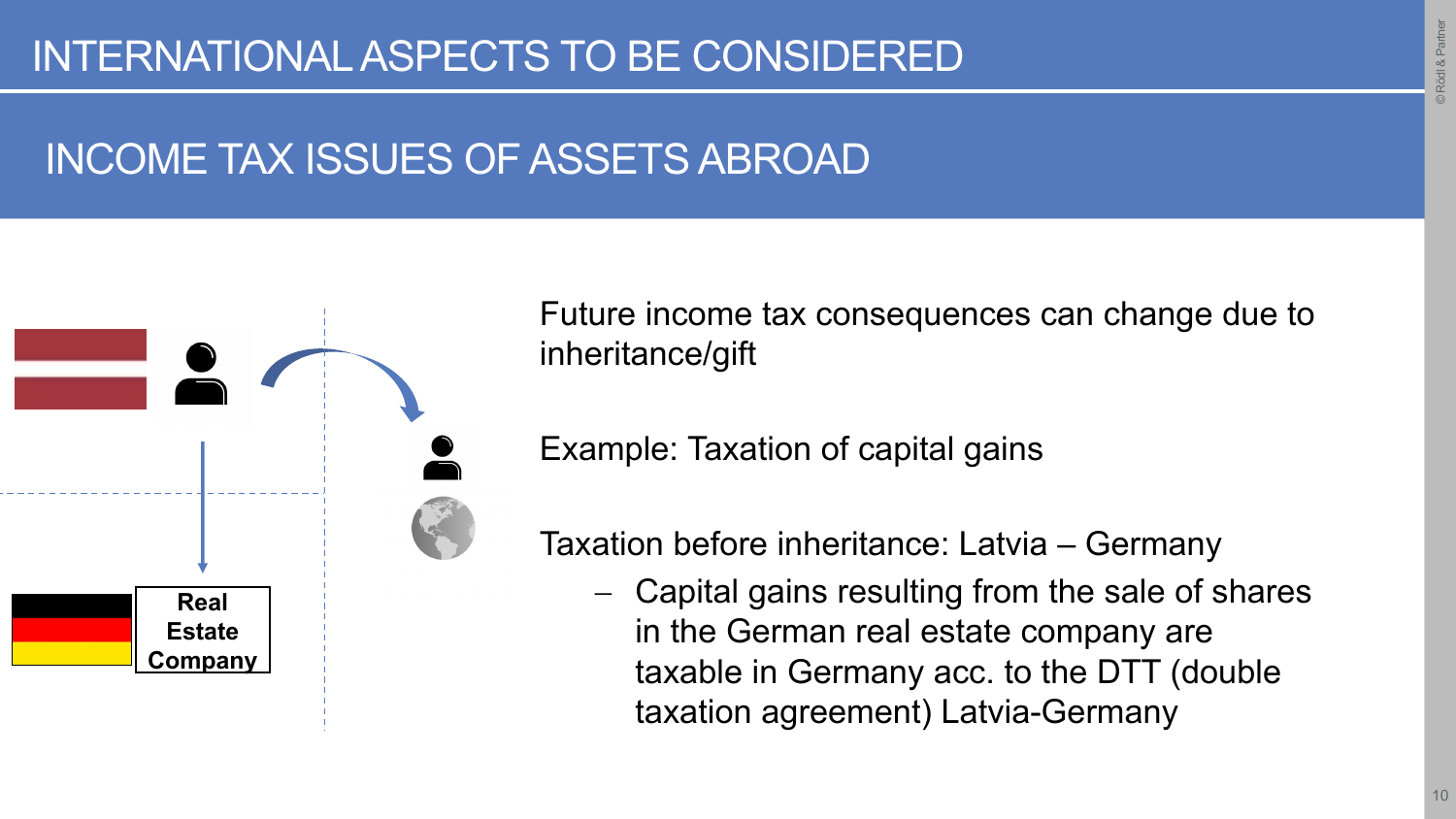# INCOME TAX ISSUES OF ASSETS ABROAD



Example: Taxation of capital gains

Taxation after inheritance: World – Germany

- Taxation of capital gains resulting from the sale of shares in the real estate company after inheritance depends on the respective double taxation agreement between Germany and the country of residence of the heir
- $\rightarrow$  Future capital gains might be taxable in the country of residence instead of Germany
- $\rightarrow$  Effect on the tax burden of future sales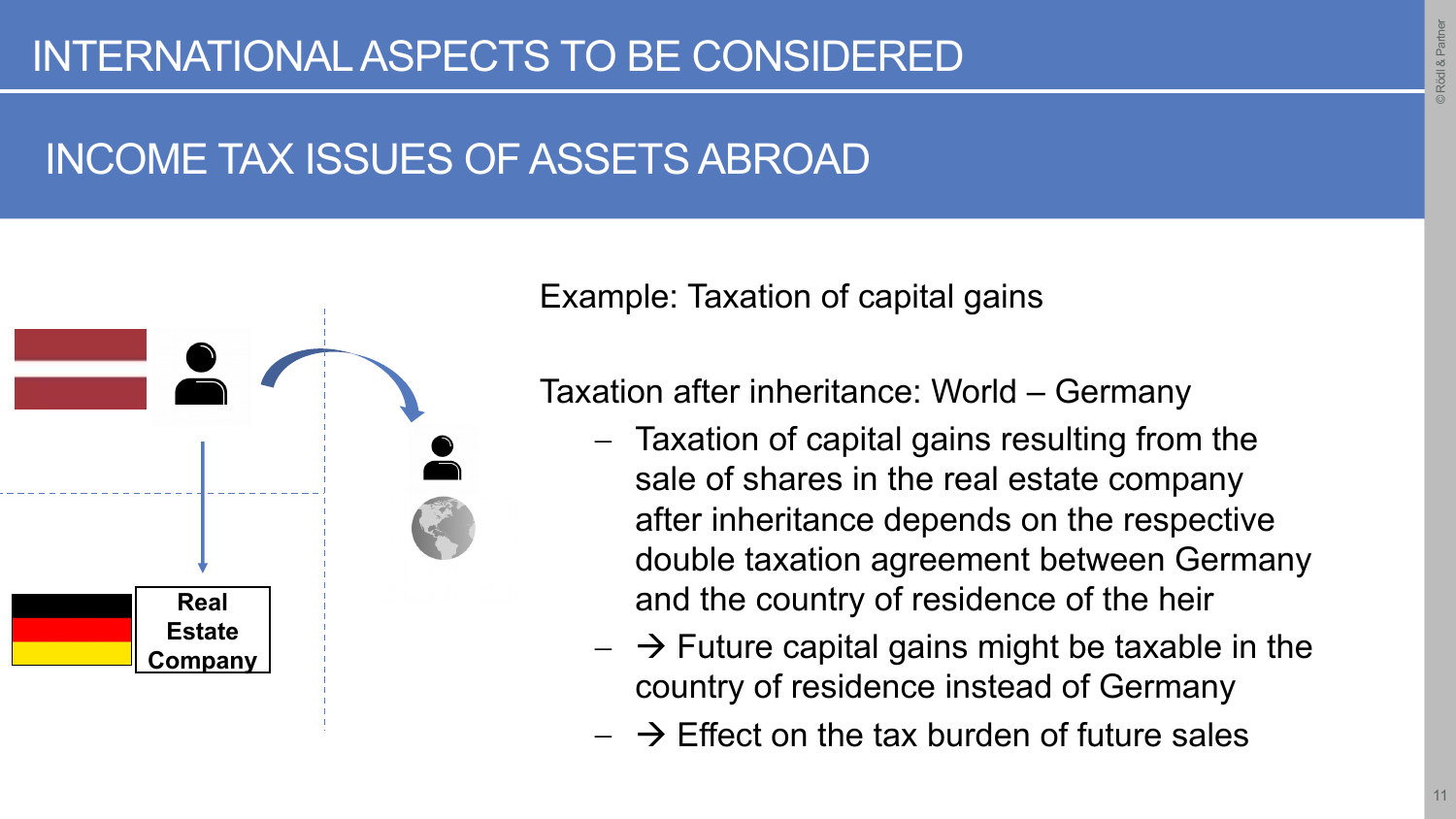## INHERITANCE / GIFT TAX IN LATVIA



Inheritance fully exempted from personal income tax

- Effect on the tax burden of future sales Gift tax
- Gifts between relatives (to third degree of kinship) or spouses fully exempted from personal income tax
- Other gifts between two natural persons exempted up to EUR 1425
- Effect on the tax burden of future sales Stamp duty on real estate transfer
- Gifted  $-3\%$  of real estate value
- Inherited  $0,125\%$  7,5 % of real estate value